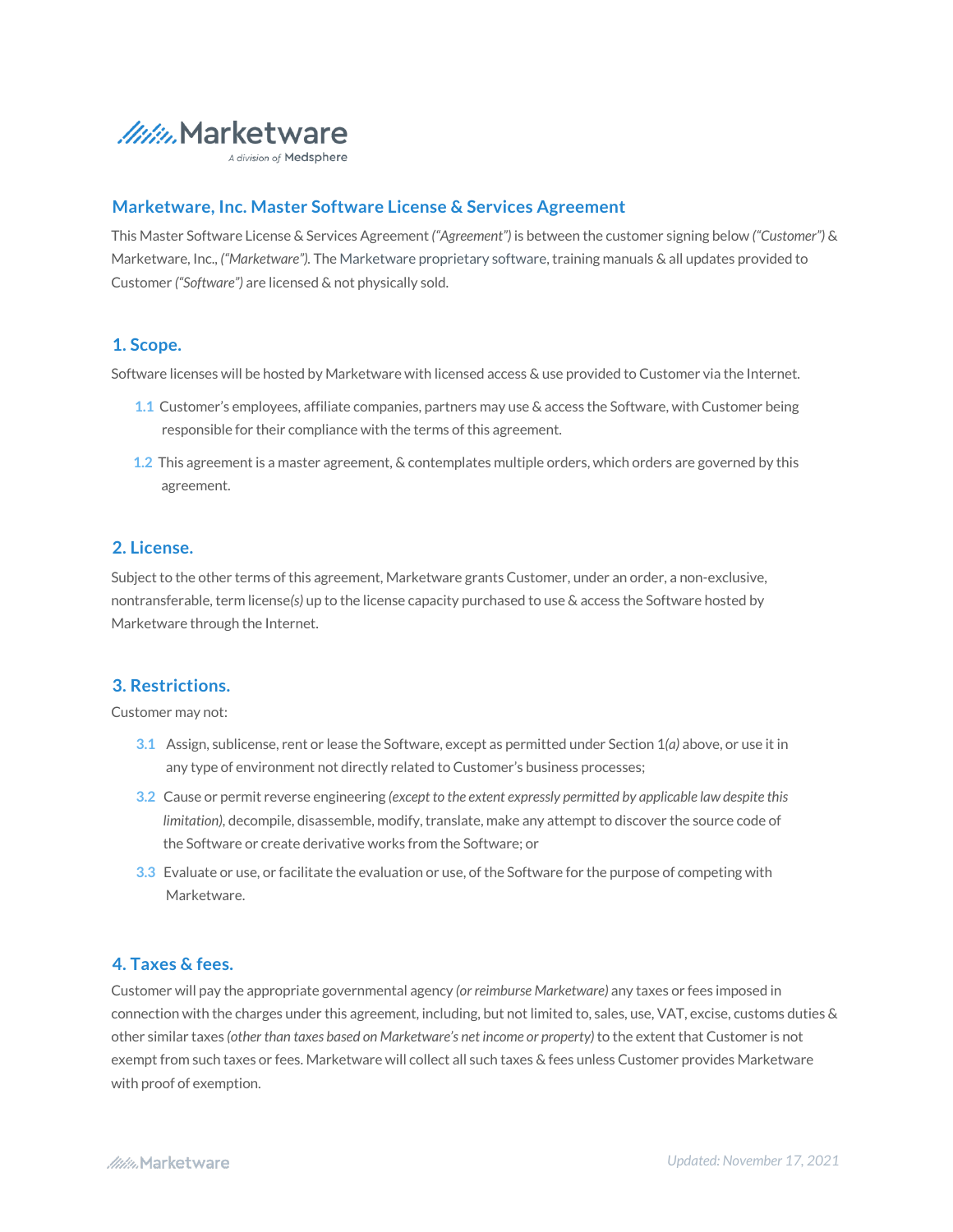# **5. Proprietary rights.**

Marketware or its licensors retain all right, title & interest to the Software & all related intellectual property & proprietary rights. The Software is protected by applicable copyright, trade secret, industrial & other intellectual property laws. Customer may not remove any product identification, copyright, trademark or other notice from the Software. Marketware reserves any rights not expressly granted to Customer. Customer acknowledges that any misuse of the software may cause irreparable harm to Marketware. As a result, customer understands that Marketware is entitled to seek injunctive relief.

## **6. Mutual confidentiality & data security.**

Marketware *(Recipient)* will not disclose Confidential Information of Customer *(Discloser)* to any 3rd party or use the Confidential Information other than for purposes of performing under this agreement.

#### **6.1 Definition.**

'Confidential Information' means all proprietary or confidential information that is disclosed to the recipient *("Recipient")* by the discloser *("Discloser"),* & includes, among other things *(i)* any & all information relating to products or services provided by a Discloser, its financial information, software, processes, techniques, specifications, development & marketing plans, strategies, & forecasts; *(ii)* as to Marketware, & its licensors, the Software*; (iii)* as to Customer, all Customer data uploaded to or generated in the Software; & *(iv)* the terms of this agreement, including without limitation, Software pricing information.

#### **6.2 Exclusions.**

Confidential Information excludes information that: *(a)* was rightfully in Recipient's possession without any obligation of confidentiality; *(b)* is or becomes a matter of public knowledge through no fault of Recipient; *(c)* is rightfully received by Recipient from a 3rd party without violation of a duty of confidentiality; *(d)* is independently developed by or for Recipient without use of the Confidential Information; or *(e)* is required to be disclosed by applicable law or court order.

#### **6.3 Data security.**

Marketware asserts no ownership rights over the Customer data stored in the Software or on Marketware's database servers, & Customer has the right to remove the data from the Software/Servers at any time or request its deletion from the Software/Servers. All Customer data hosted by Marketware, as part of the Software will be considered Customer's Confidential Information, except as set forth in subsection *(b)* above & will also be protected pursuant to the Marketware Data Security & Privacy Policy.

# **7. Warranty.**

#### **7.1 Software warranty.**

Marketware warrants that, during the term of the Agreement, the Software will perform in substantial accordance with its user guide. This warranty will not apply to any problems caused by malfunctioning non-Marketware software, the Customer's hardware, or misuse of the Software.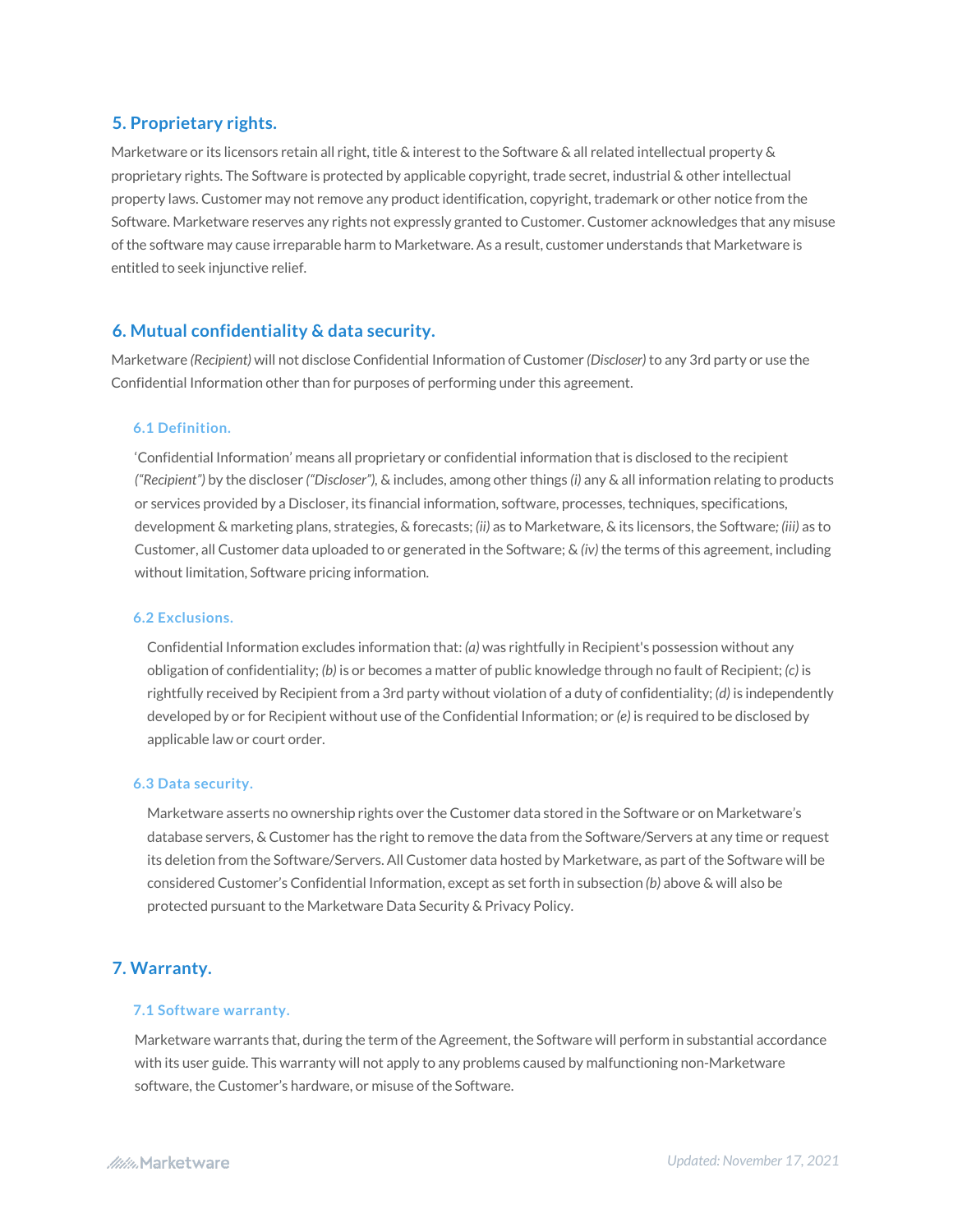### **7.1.1 Exclusive remedy.**

Marketware's sole liability & customer's exclusive remedy for a breach of this section 7*(b)* will be for Marketware to provide a credit *(or, in the case of a non-renewal, a refund)* equal to the total license fees paid by customer for the month in question, but customer must notify Marketware in writing of such breach within 7 days of the end of the month in question.

#### **7.1.2 Services warranty.**

Customer may purchase offered professional services *("Services")* from Marketware in association with the Software hereunder. Marketware represents & warrants that it shall perform such Services in accordance with professional standards in a good, workmanlike & timely manner using qualified personnel & in conformity to the applicable order. Customer shall have a license to use items delivered pursuant to the Services as part of the License granted subject to the terms & conditions of this Agreement.

### **7.2 Software Availability Warranty.**

Marketware warrants that commercially reasonable efforts will be made to maintain the online availability of the Software for a minimum of 99% availability in any given month *(excluding advertised scheduled maintenance outages).* 

#### **7.2.1 Exclusive remedy.**

Marketware's sole liability & customer's exclusive remedy for a breach of this section 7*(b)* will be for Marketware to provide a credit *(or, in the case of a non-renewal, a refund)* equal to the total license fees paid by customer for the month in question, but customer must notify Marketware in writing of such breach within 7 days of the end of the month in question.

## **7.2.2 Services warranty.**

Customer may purchase offered professional services *("Services")* from Marketware in association with the Software hereunder. Marketware represents & warrants that it shall perform such Services in accordance with professional standards in a good, workmanlike & timely manner using qualified personnel & in conformity to the applicable order. Customer shall have a license to use items delivered pursuant to the Services as part of the License granted subject to the terms & conditions of this Agreement.

### **7.3 Completion of services.**

The successful completion of the Services depends on the commitment & participation of Customer's management & personnel. The responsibilities listed in this section are to be provided at no charge to Marketware; Marketware's performance is predicated upon these responsibilities being fulfilled by Customer as scheduled in the kickoff call. Delays in performance of these responsibilities may result in additional cost &/or delay of the completion of the Services.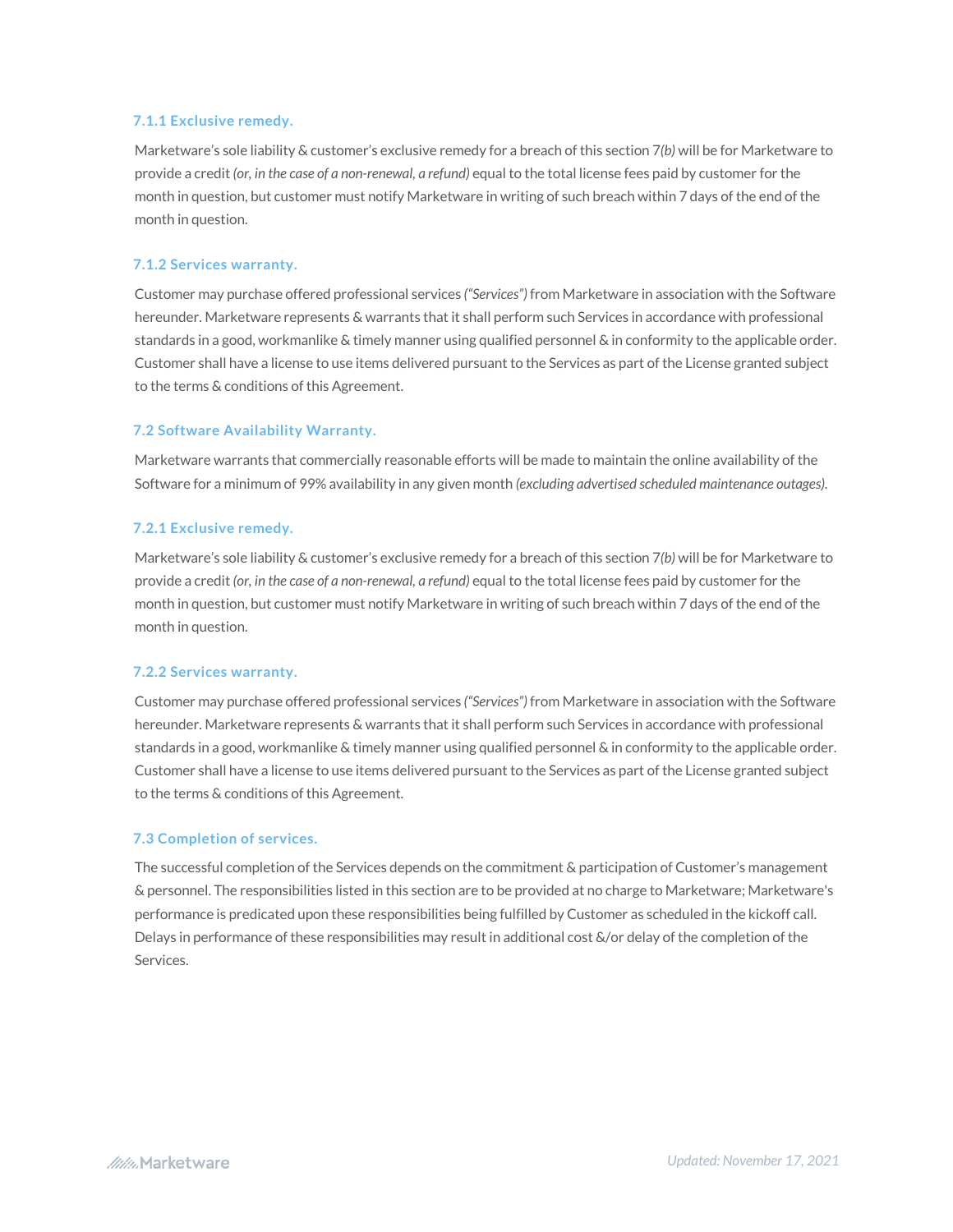### **7.4 Implementation lead.**

Prior to the commencement of the Services & Implementation of the Software, Customer will designate an individual as Implementation Lead who will be the point of contact for Marketware communications relative to the Services & will have the authority to act on behalf of the Customer in all matters regarding the Services. The responsibilities of Customer's Implementation Lead include the following: *(a)* managing Customer personnel & responsibilities for the Services; *(b)* serving as the interface between. Marketware & all participating Customer departments; *(c)* participating in regular status meetings; *(d)* expediently obtaining & providing any necessary information, data, & decisions pursuant to Marketware's reasonable requests; *(d)* resolving deviations from the estimated schedule caused by Customer; *(e)* helping to resolve project issues & escalate issues within Customer's organization as necessary; *(f)* reviewing or escalating any special invoice or billing requirements associated with the Services & approving any related effect on the price of Services.

### **7.5 Accuracy of data.**

Notwithstanding any configuration-related Services provided by Marketware, Customer is responsible for the accuracy of the actual content of any data file that the Customer provides Marketware with to upload in the Software, as well as the selection & implementation of Customer's controls on end-user access & Customer's use of Customer data residing in the Software.

#### **7.6 Claims data.**

Client represents & warrants that they have a clear understanding of what constitutes claims data, & how it is derived & the possible capture rates; including the claims data fields, calculations & deliverables. Any claims data provided through Marketware in connection with this agreement is provided "as-is" upon delivery of data. Claims data is typically a subscription of 1 year's duration, as a result, if client chooses not to renew their subscription, Marketware is required to remove the claims data from the database.

#### **7.7 Disabling code.**

Marketware warrants that *(i)* it has used commercially reasonable efforts consistent with industry standards to scan for & remove any software viruses, & *(ii)* it has not inserted any Disabling Code. "Disabling Code" means computer code inserted by Marketware that is not addressed in the documentation & that is designed to delete, interfere with, or disable the normal operation of the Software. This Disabling Code does not apply to Marketware license keys necessary for the operation of the Software, or for any use by Customer outside the scope of the license.

#### **7.8 Indemnification.**

Marketware will defend or, upon Customer's written consent, settle any action against Customer based upon a claim that Customer's use of the Software infringes any patent, copyright or other intellectual property right of a 3rd party & will indemnify Customer against any amounts awarded against Customer as a result of the claim, provided Marketware is promptly notified of the assertion of the claim & has control of its defense or settlement. This section contains Customer's exclusive remedies & Marketware's sole liability for infringement claims.

**7.8.1** Marketware disclaims all other express & implied warranties, including without limitation the implied warranty of merchantability & fitness for a particular purpose. The software may not be error free, & use may be interrupted.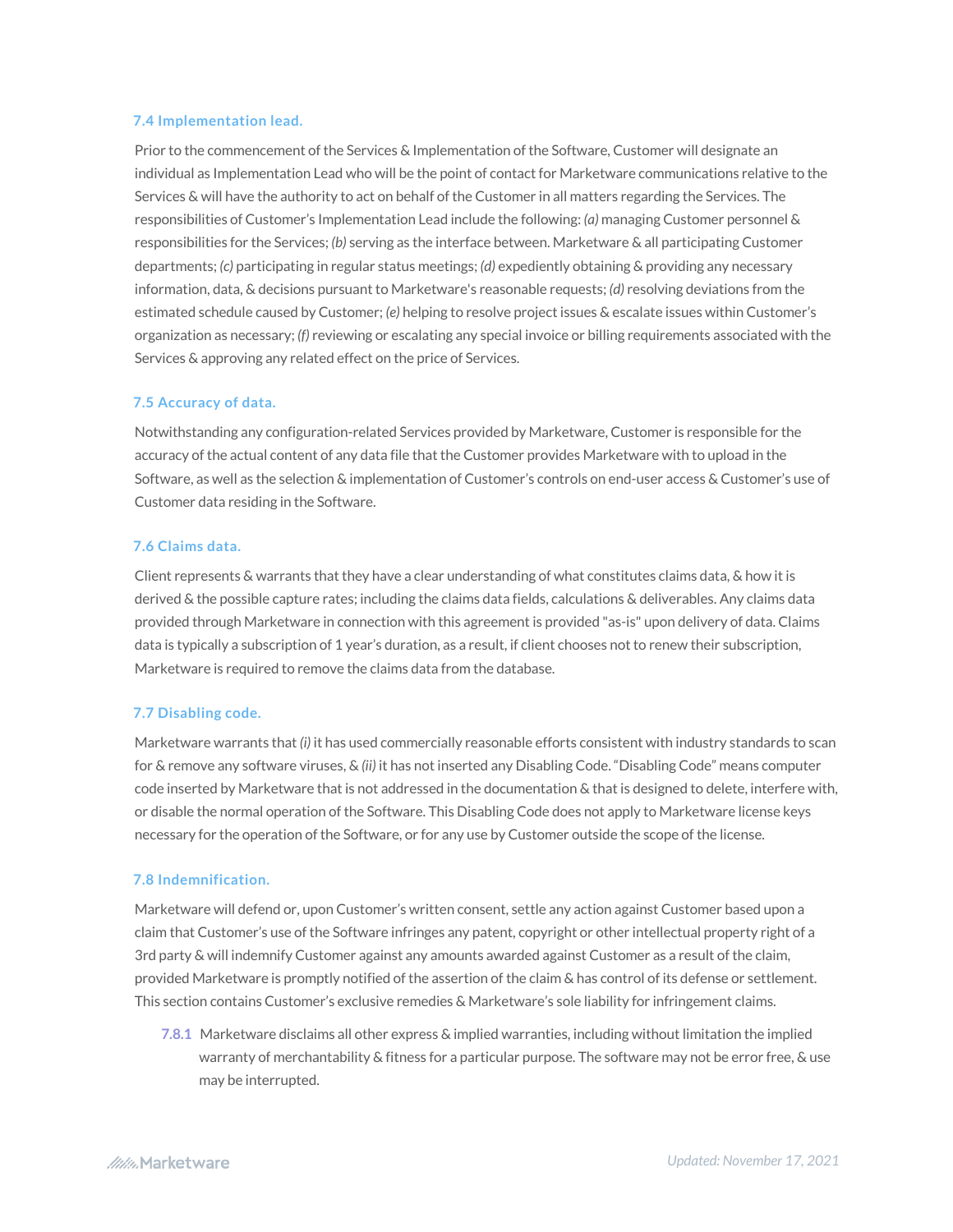## **8. Support.**

Included with the license fee, Marketware will provide standard maintenance & technical support *("Support")* for the Software following the guidelines stated in Marketware's standard Service Level Agreement*(SLA).* If a Customer purchases an upgraded level of support, Marketware will provide the Customer with an SLA addendum stating specifically what services are included & will be provided to Customer as part of that upgraded level of support purchased. Marketware may change its Support terms upon written notice to Customer, but Support will not materially degrade.

## **9. Term & termination.**

Each software-as-a-service contract will automatically renew on an annual basis, or other date(s) as provided in the Sales Contract, unless either party provides at least ninety *(90)* days advance notice of non-renewal. Such renewals will be subject to a price increase of 5% or the latest year Consumer Price Index, whichever is less. Either party may terminate this agreement or an order, upon a material breach by the other party, which is not cured after ninety *(90)* days written notice of the breach. Upon termination by Marketware, Customer must end their usage of the Software. Upon termination by Customer for an uncured material breach, Marketware will refund any pre-paid and unused fees and Customer may no longer use the Software.

## **10. Miscellaneous terms**

Neither party is liable for any special, indirect, incidental or consequential damages relating to or arising out of this agreement *(including, without limitation to, lost profits, loss of usage & damage to or loss of use of data),* even if advised of the possibility of such damage & whether damage results from a claim arising under contract or tort law.

# **11. Limit of liability.**

Marketware's total liability for all damages is limited to the amount paid for the license to the applicable software giving rise to such damages.

## **12. Miscellaneous terms.**

#### **12.1 Survival & waivers.**

All terms that would naturally survive termination or expiration survive. A waiver by a party of any breach of this agreement will not be construed as a waiver of any continuing or succeeding breach.

#### **12.2 Assignment.**

Customer may not assign or transfer this agreement, or an order, to a 3rd party, except this agreement & all orders may be assigned as part of a sale of all, or substantially all, the assets or business of Customer.

#### **12.3 Notices.**